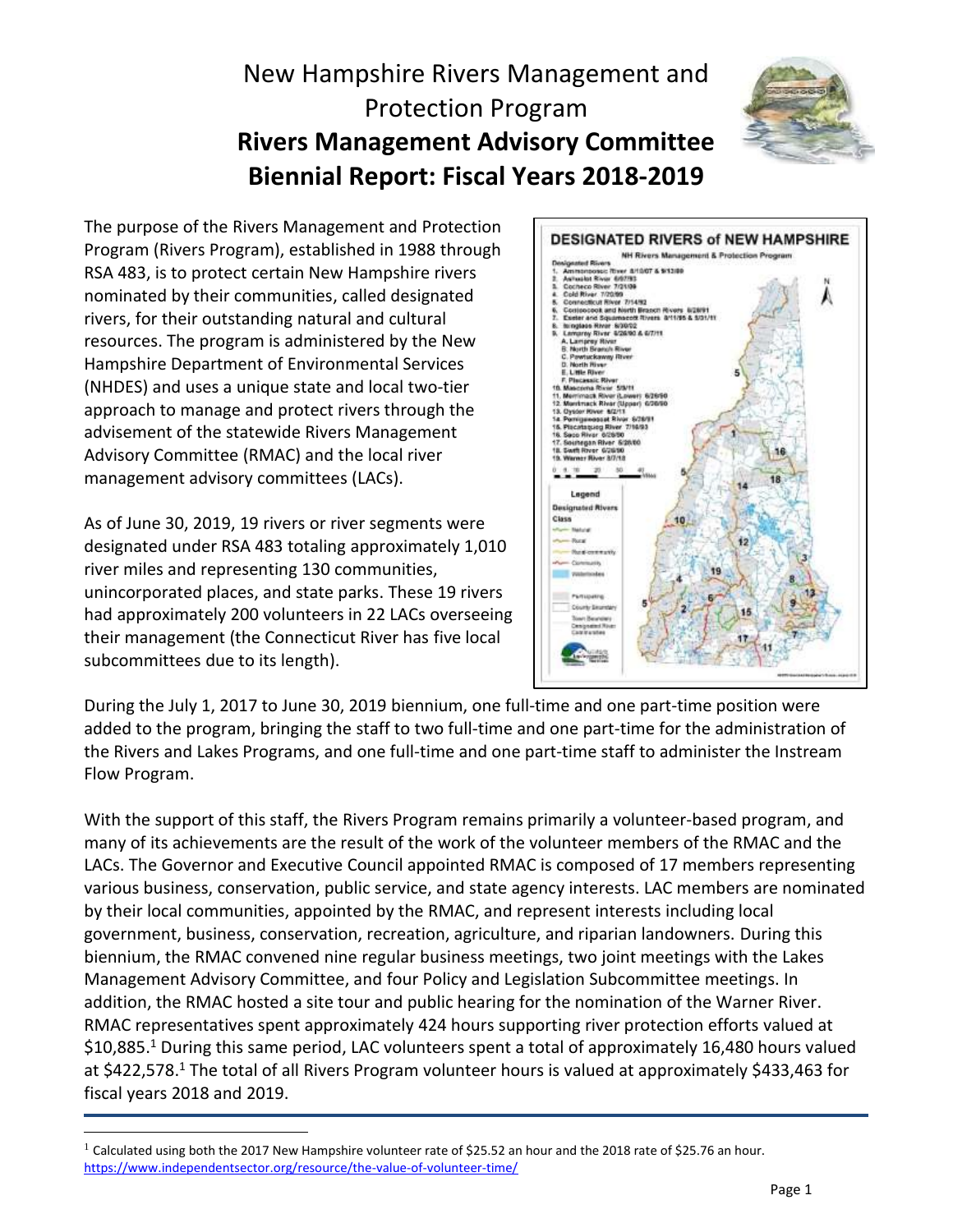## **Rivers Program Accomplishments**

### **Warner River Becomes the 19th New Hampshire**

**Designated River:** On August 7, 2018, the entire 19-mile length of the Warner River and one mile of the West Branch Warner River were designated into the Rivers Program by the legislature and signed into law by Governor Sununu. The rivers flow east through the towns of Bradford, Warner, Sutton, Webster, and Hopkinton, supporting native brook trout within their banks and the tributaries that feed them. By October 2018, the Warner River LAC was established, and in less than a year has begun developing a Warner River corridor management plan, commented on state



*RMAC representatives tour the Warner River as part of the nomination process.*

permits for projects impacting the river, provided input on FEMA's floodplain mapping update for the watershed, and continued the Volunteer River Assessment Program water quality monitoring they began prior to the river's designation.

**Instream Flow Studies Underway on the Cold and Warner Rivers:** With the revised Instream Flow Program rules, Env-Wq 1900, effective as of December 20, 2018, Instream Flow Program staff immediately began the river selection and contracting process to develop protected instream flows on the Cold and Warner rivers. These rivers were chosen based on their size, the availability of stream gages, and the support of local stakeholders. The protected instream flow studies will take two years and incorporate the lessons learned in the pilot program on the Lamprey and Souhegan rivers.

**QPPQ Stream Flow Method Estimates Daily Streamflow at Ungaged Sites:** Because many designated river segments lack the historical stream flow data necessary to determine the protected flows, NHDES contracted with HYSR to develop a reliable method of estimating daily streamflow at ungaged sites. HYSR's "QPPQ Transform Method" uses known flows from a USGS stream gage located nearby, together with statistical probabilities and local soil, climate, and topographic data from the ungaged site's watershed, to generate estimated daily flows. Results demonstrate the QPPQ method's ability to provide accurate daily streamflow data and is described in *"[A Final Report on the Further Assessment](https://www4.des.state.nh.us/blogs/rmac/wp-content/uploads/HYSR-Final-Report-for-NHDES-8-26-2018.pdf)  [of QPPQ Transform Method for Estimating Daily Streamflow at Ungaged Sites in New Hampshire](https://www4.des.state.nh.us/blogs/rmac/wp-content/uploads/HYSR-Final-Report-for-NHDES-8-26-2018.pdf)."*



**Target Fish Communities Defined for Each Designated River:** Target Fish Communities (TFCs) are the fish species population distributions that should be naturally present in a designated river. Because fish habitat is the most flowdependent use of our rivers, the Instream Flow Program uses TFCs to determine the critical flows for these fish in each river during each season. In 2018, [TFC](https://www4.des.state.nh.us/blogs/rmac/?page_id=3429)  [assessment reports](https://www4.des.state.nh.us/blogs/rmac/?page_id=3429) were published for each designated river segment, with the exception of the Connecticut and lower Merrimack rivers due to their large size.

**RMAC Proposes Legislation to Reduce NHDES Administrative Burden:** The RMAC successfully recommended an amendment to 2019 House Bill 228 to take on the role of appointing LAC members to their respective committees, relieving the NHDES commissioner of this duty. Overall, the RMAC submitted a total of 48 letters of testimony to the state legislature on river-related bills during the biennium, including two for 2018 Senate Bill 445 in support of the designation of the Warner River.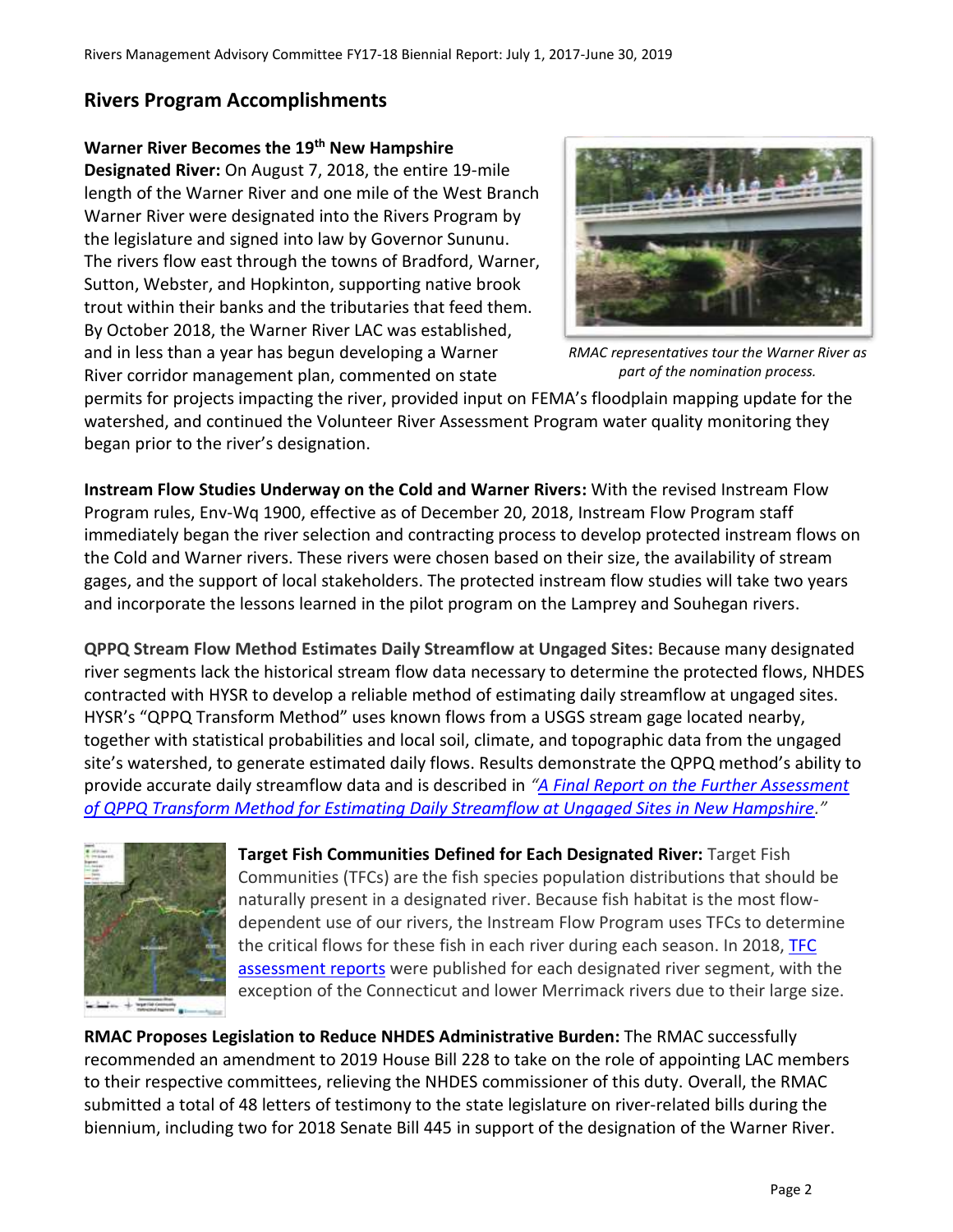**Rivers Program and New Hampshire Rivers Council Host Workshop for LAC Volunteers:** On March 23, 2019, 28 LAC members representing 15 designated rivers gathered to network and learn more about the Aquatic Resources Mitigation Fund, proposed wetland rule revisions, the legislative process and how LACs can make an impact, understanding construction project plans, and how LACs can use social media and other communications to advertise events and recruit members.

#### **Local River Management Advisory Committee Activities**

LACs are the voice of the river in the municipalities through which the river flows, provide a forum for discussion of river management, and are valuable conduits for educating community members about river protection. LAC members review and comment on permit applications, sample water, and host events to promote stewardship of their rivers.

**Lamprey and Piscataquog LACs Promote Multiple Uses of New Hampshire Rivers:** In the spirit of managing our rivers for the benefit of people, wildlife, and business, the Lamprey and Piscataquog committees are finding ways for paddlers to enjoy these rivers while supporting wildlife habitat and working around hydropower generation. In 2017, the Lamprey River LAC began a project to enhance passage between downed tres and brush in the river for paddlers, saving all instream wood. This work was funded by the New Hampshire Charitable Foundation. In a similar vein, the Piscataquog River LAC is exploring the feasibility of a portage stairway below the Mill Street dam in Goffstown center, part of their effort to encourage paddling on all three branches of the Piscataquog River that began with the development of a recreational map.

**Outreach, Education, and Clean-ups Raise Awareness of Riverine Ecosystems:** LACs hold workshops, attend community events, host river trips, organize cleanups, and develop educational materials in support of river health and to promote river stewardship. Activity highlights during 2017 and 2018 include:

- A presentation on the river ecosystem and its inhabitants hosted by the Cold River LAC for 30 attendees of all ages.
- Fourth grade school curriculum and field trips, plus other special programs for children, led by the Lamprey River LAC.
- Annual "Septic Smart" workshops organized by the Connecticut River Mt. Ascutney subcommittee for New Hampshire and Vermont community landowners.
- Participation by the Piscataquog River LAC in the Goffstown's Annual Pumpkin Regatta to raise public awareness of the river.
- A guided river eco-paddle on the Lamprey River.
- Publication of a *"A Homeowner's Guide to [Water Quality Protection](http://www.crjc.org/wp-content/uploads/2018/10/homeguide-07162018R.pdf) [in the Connecticut River Valley](http://www.crjc.org/wp-content/uploads/2018/10/homeguide-07162018R.pdf)"* and *"[The Importance of Riparian](http://www.crjc.org/wp-content/uploads/2018/12/living-with-the-river-buffer-flyer-R.pdf)  Buffers [for Your Land and Your Environment](http://www.crjc.org/wp-content/uploads/2018/12/living-with-the-river-buffer-flyer-R.pdf)"* by the Connecticut River Joint Commission.
- Redesigned websites for the Isinglass and Cold River LACs highlighting river resources.
- Hosting or participation in river clean-ups by the Ashuelot, Contoocook and North Branch, Exeter-Squamscott, Isinglass, Lamprey, Mascoma, Pemigewasset and Piscataquog river LACs.
- The Lower Merrimack River LAC worked with the City of Nashua to obtain permits and funding for the 2020 restoration of a public boat ramp on the lower Merrimack River.



*Family aquatic insect hunt on the Lamprey River.*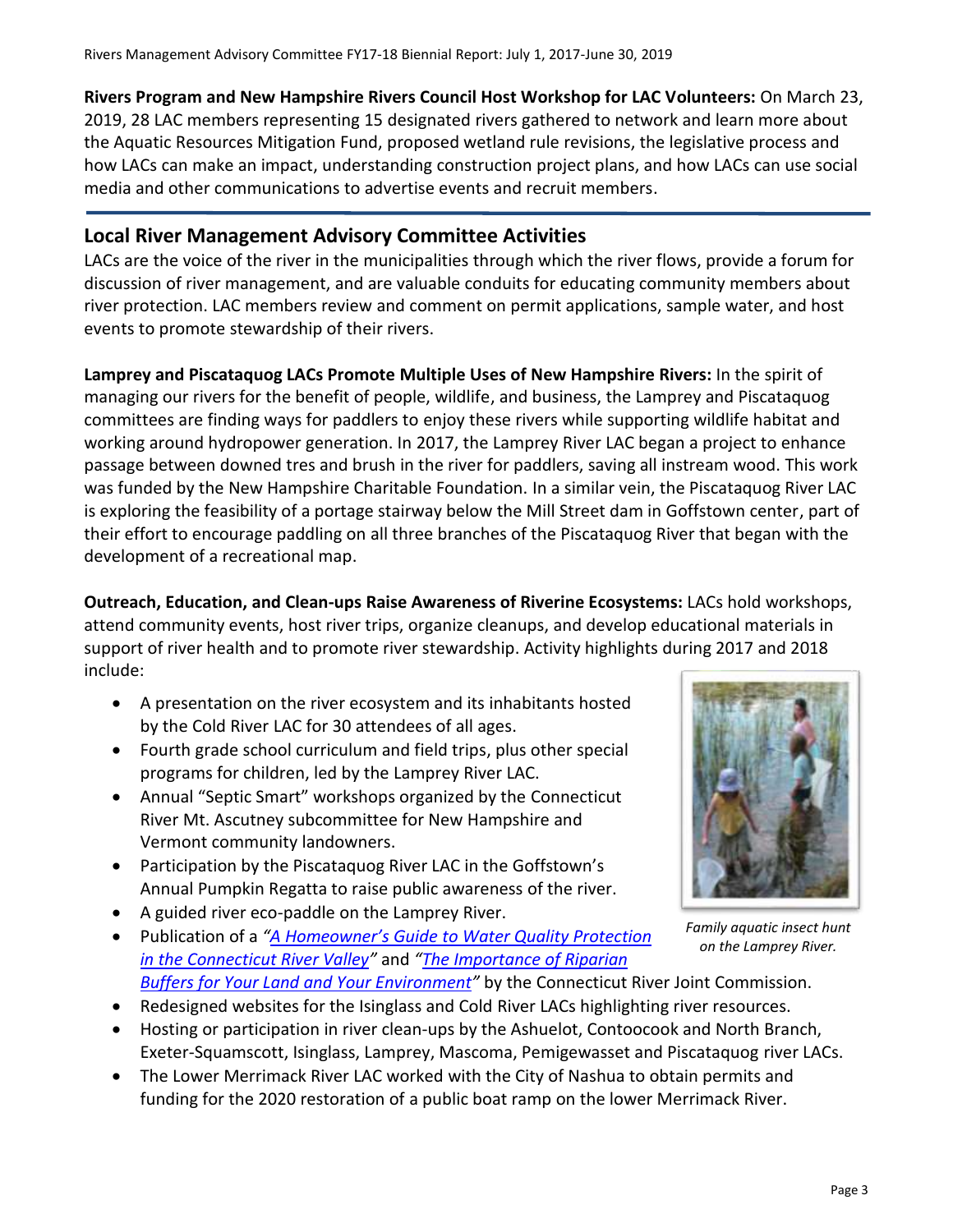**LACs Work with Communities on Potential River Restoration Projects:** In 2017, the Exeter-Squamscott River LAC partnered with the towns of Brentwood and Fremont as well as University of Massachusetts graduate students to organize and host a public information meeting about long-term dam management, including the potential removal of the Mill Road Dam in Brentwood to alleviate a hazardous dam and improve fish passage on the Exeter River. With similar habitat improvement goals in mind, the Oyster River LAC supported a grant to replace an undersized culvert at Emerald Drive in Barrington and the Souhegan River LAC adopted a list of 10 recommendations for construction projects along the river including requirements for snow, salt and sand storage, open-bottom culverts, gravel wetlands, and outdoor lighting.

**Permit Applications Reviewed to Support Clean Rivers**: One of the LACs' primary duties is to review permit applications for proposed construction projects in and near the designated river. In 2017 and 2018, LACs reviewed 428 actions requiring a federal, state, or local permit, submitting comments to permit reviewers in support of clean water and healthy riparian habitat. Most of the permits reviewed were state wetland, shoreland, and alteration of terrain permit applications, such as the alteration of terrain application reviewed by the re-activated Cocheco River LAC for waterfront development and river bluff excavation in Dover, but a few were not. For example, the Ashuelot River LAC followed two proposed hydro-electric projects, both consisting of new generating facilities at existing dams in Keene and Marlow. The Keene proposal has been withdrawn, but review of relicensing of the existing Marlow facility continues.

**River Volunteers Submit Influential Comments on Proposed Wetland Rule Revisions:** Six LACs and the RMAC submitted comments to NHDES outlining concerns specific to their rivers and the time needed by volunteer groups to review proposed project plans. Letters received from the Ashuelot River LAC, the Mt. Ascutney subcommittee of the Connecticut River Joint Commission, the Lower Merrimack River LAC, the Upper Merrimack River LAC, the Piscataquog River LAC, and the Warner River LAC ensured that the committees would continue to have the opportunity to comment on wetland permit applications for proposed projects within designated river corridors.

**Eleven Rivers Monitored for Water Quality:** LACs assist NHDES by collecting and reporting water quality information for their rivers. The data is used to determine which rivers are impaired for water quality, which is submitted to EPA biennially. Rivers monitored are the Warner, Souhegan, Piscataquog, Pemigewasset, upper and lower Merrimack, Isinglass, Contoocook and North Branch, Cold, Ashuelot, and Ammonoosuc. The Upper Merrimack Monitoring Program goes one step further to determine the health of the river by cataloging the species and quantity of stream insects that inhabit it. "Bug Nights" continues its popularity with dozens of volunteers providing sampling sorting and identification assistance.



*Upper Merrimack River Bug Nights flyer*

#### **River Corridor Management Plans Prioritize Future LAC Activities:**

During this biennium, the Isinglass River LAC updated their [Isinglass River](https://www4.des.state.nh.us/blogs/rivers/wp-content/uploads/Isinglass-River-Management-Plan-2018.pdf) 

[Corridor Management Plan](https://www4.des.state.nh.us/blogs/rivers/wp-content/uploads/Isinglass-River-Management-Plan-2018.pdf) to set new priorities and develop river protection action plans around these priorities. As newer LACs, both the Mascoma River and Warner River LACs began work on river corridor management plans for their designated rivers. These management plans provide a blueprint to protect each river's unique natural, recreational, cultural, and historic resources for the present and the future, and become part of the state's natural resource planning documents.